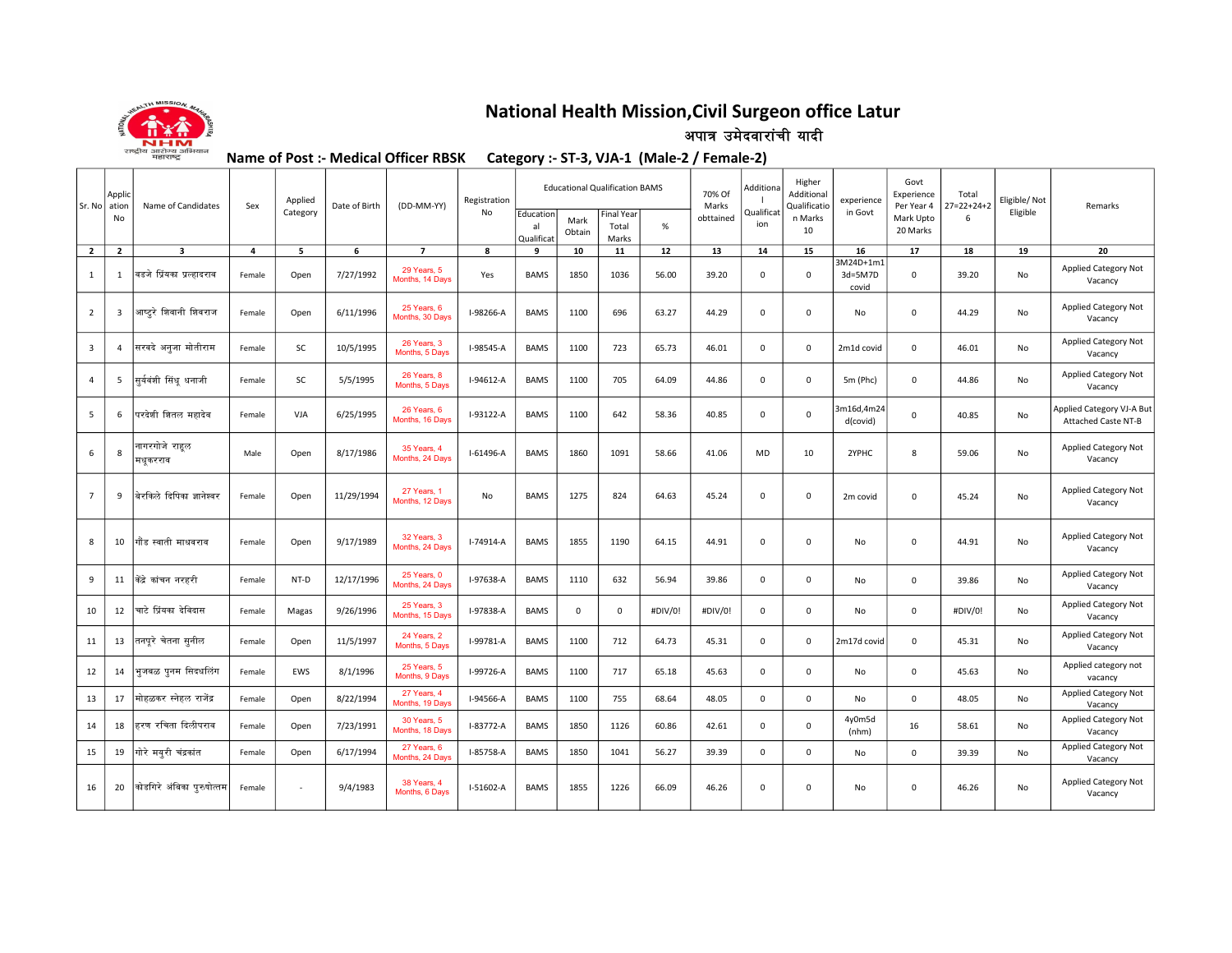

### अपात्र उमेदवारांची यादी

#### Name of Post :- Medical Officer RBSK Category :- ST-3, VJA-1 (Male-2 / Female-2)

| Sr. No         | Applic<br>ation | Name of Candidates             | Sex    | Applied  | Date of Birth | (DD-MM-YY)                      | Registration    |                               |                | <b>Educational Qualification BAMS</b> |        | 70% Of<br>Marks | Additiona         | Higher<br>Additional<br>Qualificatio<br>n Marks<br>10 | experience<br>in Govt        | Govt<br>Experience<br>Per Year 4<br>Mark Upto<br>20 Marks | Total<br>$27=22+24+2$ | Eligible/ Not | Remarks                                        |
|----------------|-----------------|--------------------------------|--------|----------|---------------|---------------------------------|-----------------|-------------------------------|----------------|---------------------------------------|--------|-----------------|-------------------|-------------------------------------------------------|------------------------------|-----------------------------------------------------------|-----------------------|---------------|------------------------------------------------|
|                | No              |                                |        | Category |               |                                 | No              | Education<br>al<br>Qualificat | Mark<br>Obtain | Final Year<br>Total<br>Marks          | $\%$   | obttained       | Qualificat<br>ion |                                                       |                              |                                                           | 6                     | Eligible      |                                                |
| $\overline{2}$ | 2               | 3                              | 4      | 5        | 6             | $\overline{7}$                  | 8               | 9                             | 10             | 11                                    | $12\,$ | 13              | 14                | 15                                                    | 16                           | 17                                                        | 18                    | 19            | 20                                             |
| 17             | 23              | माशाळकर पल्लवी बाबराव          | Female | Open     | 6/1/1989      | 32 Years, 7<br>Months, 9 Days   | $I - 77672 - A$ | <b>BAMS</b>                   | 2350           | 1620                                  | 68.94  | 48.26           | $\Omega$          | $\mathbf 0$                                           | 5m1d(phc)<br>9m4d(NHM)       | $\mathbf 0$                                               | 48.26                 | No            | Applied Category Not<br>Vacancy                |
| 18             | 24              | पवार अंजली यादवराव             | Female | NT-C     | 5/15/1990     | 31 Years, 7<br>Months, 26 Days  | I-76887-A       | <b>BAMS</b>                   | 1860           | 1131                                  | 60.81  | 42.56           | <b>MPH</b>        | $\mathsf 0$                                           | No                           | $\mathbf 0$                                               | 42.56                 | No            | Applied Category Not<br>Vacancy                |
| 19             | 25              | लांडगे सखाराम बंड्             | Male   | ٠        | 4/13/1997     | 24 Years, 8<br>Months, 28 Days  | No              | <b>BAMS</b>                   | 1275           | 760                                   | 59.61  | 41.73           | $\Omega$          | 0                                                     | No                           | $\mathsf 0$                                               | 41.73                 | No            | Applied Category Not<br>Vacancy                |
| 20             | 28              | बारगजे अंजली रविंद्र           | Female | Open     | 3/7/1995      | 26 Years, 10<br>Months, 3 Days  | I-91599-A       | <b>BAMS</b>                   | 1110           | 679                                   | 61.17  | 42.82           | 0                 | $\mathbf 0$                                           | 6m5d covid                   | $\mathbf 0$                                               | 42.82                 | No            | Applied Category Not<br>Vacancy                |
| 21             | 30              | शेख करबलाषा मैनोद्यीन          | Male   | OBC      | 8/2/1996      | 25 Years, 5<br>Months, 8 Days   | I-98170-A       | <b>BAMS</b>                   | 1100           | 720                                   | 65.45  | 45.82           | 0                 | $\mathbf{0}$                                          | No                           | $\mathbf 0$                                               | 45.82                 | No            | Applied Category Not<br>Vacancy                |
| 22             | 31              | नाक्का तृप्ती प्रवीण           | Female | SBC      | 9/19/1984     | 37 Years, 3<br>Months, 22 Days  | I-68433-A       | <b>BAMS</b>                   | 1860           | 1070                                  | 57.53  | 40.27           | $\mathbf 0$       | $\mathsf 0$                                           | 2m covid                     | $\mathsf 0$                                               | 40.27                 | No            | Applied Category Not<br>Vacancy                |
| 23             | 32              | कदम नम्रता रामहारी             | Female | Open     | 10/21/1996    | 25 Years, 2<br>Months, 20 Days  | I-93629-A       | <b>BAMS</b>                   | 1100           | 690                                   | 62.73  | 43.91           | 0                 | $\mathsf{o}$                                          | 4m24d covid                  | $\mathsf 0$                                               | 43.91                 | No            | Applied Category Not<br>Vacancy                |
| 24             | 33              | काळे समता रुपेशकुमार           | Female | Open     | 1/21/1989     | 32 Years, 11<br>Months, 20 Days | $I - 77134 - A$ | <b>BAMS</b>                   | 1860           | 1078                                  | 57.96  | 40.57           | $\Omega$          | $\mathbf{0}$                                          | No                           | $\mathbf 0$                                               | 40.57                 | No            | Applied Category Not<br>Vacancy                |
| 25             | 34              | दहिफळे ऋाजा बालासाहेब          | Female | ×        | 8/10/1997     | 24 Years, 5<br>Months, 0 Days   | I-100073-A      | <b>BAMS</b>                   | 1100           | 640                                   | 58.18  | 40.73           | 0                 | $\mathbf 0$                                           | 1m12d covid                  | $\mathbf 0$                                               | 40.73                 | No            | Applied Category Not<br>Vacancy                |
| 26             | 35              | गोविंदवार कल्पना<br>दिनकरराव   | Female | ٠        | 8/3/1966      | 55 Years, 5<br>Months, 7 Days   | $I-21877$       | <b>BAMS</b>                   | 1750           | 1081                                  | 61.77  | 43.24           | 0                 | $\mathsf{o}$                                          | 4m26d<br>(phc)1m14d<br>covid | $\mathsf 0$                                               | 43.24                 | No            | Applied Category Not<br>Vacancy                |
| 27             | 36              | कुलकर्णी मृणाल मिलींद          | Female | Open     | 10/9/1997     | 24 Years, 3<br>Months, 1 Days   | I-97974-A       | <b>BAMS</b>                   | 1100           | 731                                   | 66.45  | 46.52           | 0                 | $\mathsf 0$                                           | No                           | $\mathsf 0$                                               | 46.52                 | No            | Applied Category Not<br>Vacancy                |
| 28             | 37              | चिंचोले कौशल्या अशोकराव        | Female | ٠        | 10/14/1984    | 37 Years, 2<br>Months, 27 Days  | No              | <b>BAMS</b>                   | 2350           | 1629                                  | 69.32  | 48.52           | $\Omega$          | $\mathbf{0}$                                          | No                           | $\mathsf 0$                                               | 48.52                 | No            | Applied Category Not<br>Vacancy                |
| 29             | 38              | शेख नाजीया यास्मीन<br>चॉंद     | Female | Open     | 3/19/1997     | 24 Years, 9<br>Months, 22 Days  | I-99392-A       | <b>BAMS</b>                   | 1100           | 745                                   | 67.73  | 47.41           | 0                 | $\mathsf 0$                                           | No                           | 0                                                         | 47.41                 | No            | Applied Category Not<br>Vacancy                |
| 30             | 39              | कातकडे ज्योती गोविंद           | Female | VJNT-D   | 9/1/1995      | 26 Years, 4<br>Months, 9 Days   | I-98765-A       | <b>BAMS</b>                   | 1100           | 694                                   | 63.09  | 44.16           | 0                 | $\mathsf{o}$                                          | No                           | 0                                                         | 44.16                 | No            | Applied Category VJNT-D<br>Attached Caste NT-D |
| 31             | 40              | शेख इफरा अनम शेख<br>गयासोद्यीन | Female | $NT-B$   | 3/23/1997     | 24 Years, 9<br>Months, 18 Days  | I-77289-A       | <b>BAMS</b>                   | 1100           | 705                                   | 64.09  | 44.86           | 0                 | $\mathsf 0$                                           | No                           | $\mathbf 0$                                               | 44.86                 | No            | Applied Category Not<br>Vacancy                |